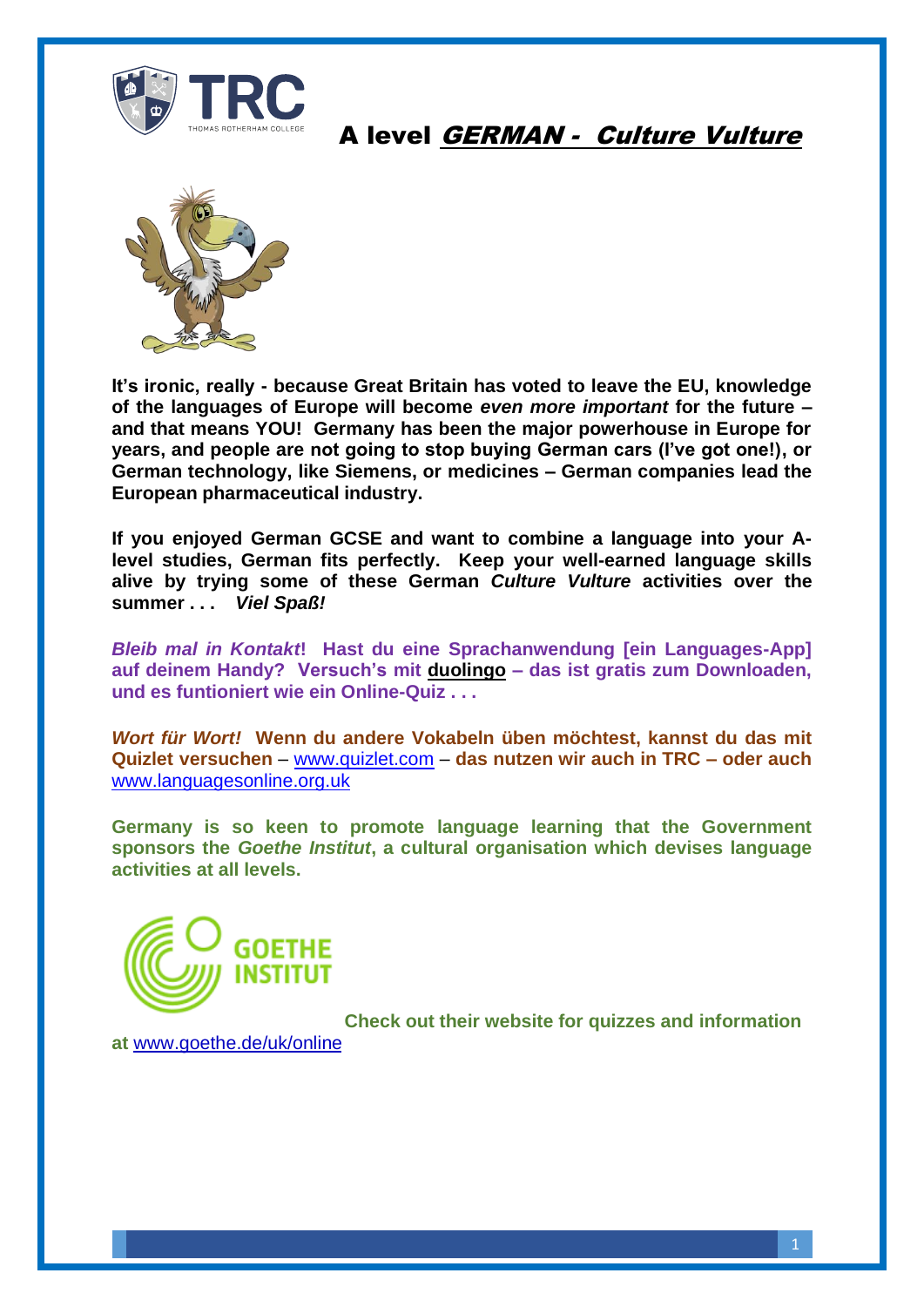

### A level GERMAN - Culture Vulture



*Vergiss nicht die BBC***! Unser Sender hat eine tolle Website mit vielen Aktivitäten** – [www.bbc.co.uk/bitesize/subjects/z8j2tfr](http://www.bbc.co.uk/bitesize/subjects/z8j2tfr) **Die Medien sind ein Thema für A-level auf TRC, so versuch mal unter** [www.bbc.co.uk/bitesize/guides/zxb76fr/revision/1](http://www.bbc.co.uk/bitesize/guides/zxb76fr/revision/1)

*Hörst du gern Musik***?** 

**Think how easily you manage to learn the words to your favourite songs … warum nicht versuchen, das auf Deutsch zu machen?** 



**Suche mal ins Internet oder auf YouTube für die Gruppe** *Die Prinzen* **aus Leipzig, und dann hör mal diese Songs zu:**

*Schlaflied*; *Gabi und Klaus*; *Millionär*; *Deine blaue Augen*.

*Die sind toll! . . . und auch nicht zu schwierig.*

*Bist du Kino-Fanatiker***?** *Hast du NETFLIX zu Hause***?**

**Es gibt viele deutschen Filme auf NETFLIX oder auch auf YouTube. Warum nicht versuchen, einen Film auf Deutsch zu sehen? Viele haben englische Untertitel, und das hilft immer, den Dialog besser zu verstehen, aber ein Film ist komplett visuell, also – los!**

*Bist du ein[e] Reporter[in]***?**

**Die Website** [www.Deutschland.de](http://www.deutschland.de/) **ist voller Reports und Medien-Clips über Deutschland und die Deutschen – du kannst da fast alles finden!**

**You could even take part in the competition to get your story or poem published in the next German Foreign Office e-book! Look out for details at**  [www.auswaertiges-amt.de/en/aamt/zugastimaa/aa-ebook-i-have-a-dream/2327268](http://www.auswaertiges-amt.de/en/aamt/zugastimaa/aa-ebook-i-have-a-dream/2327268)